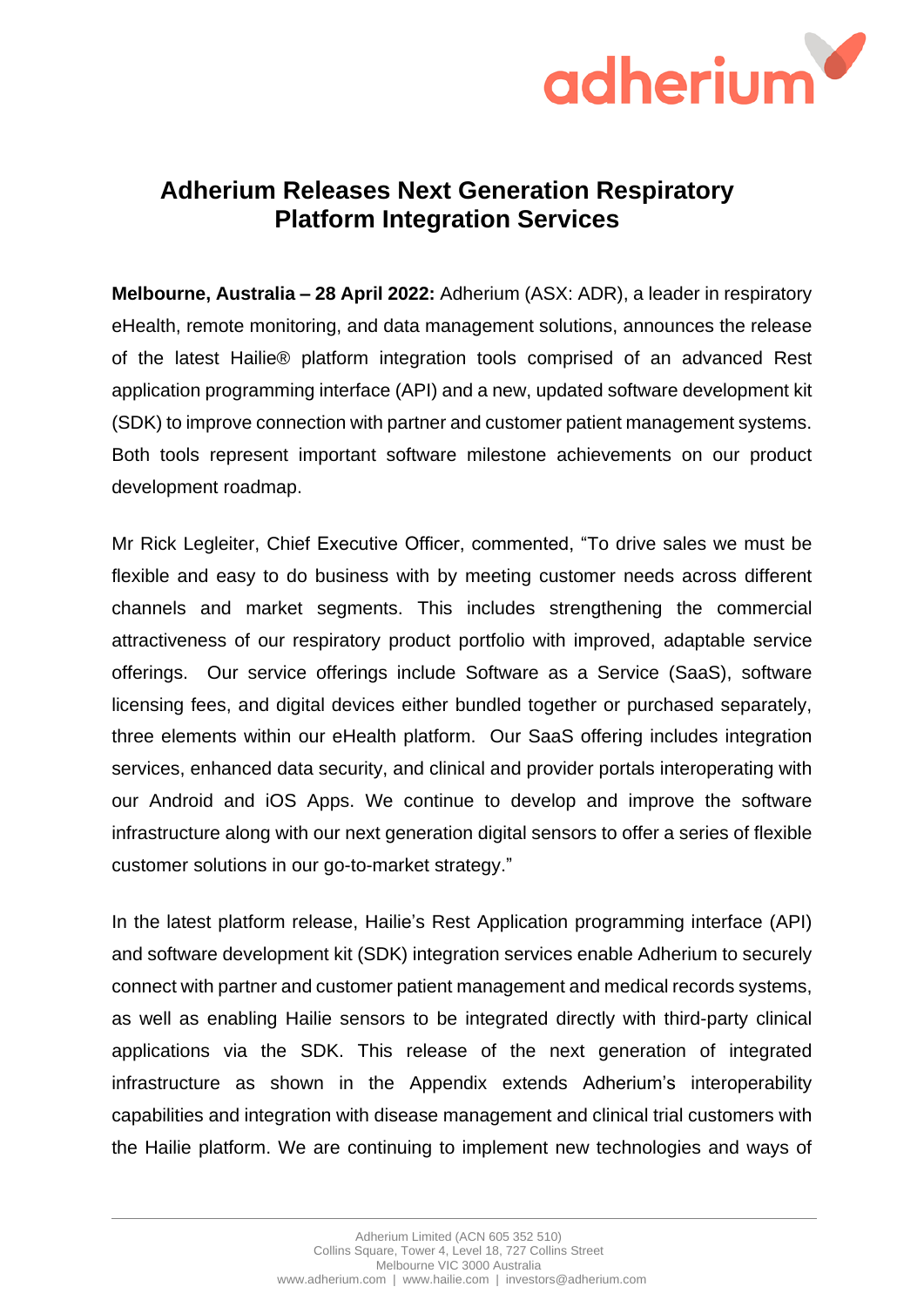

improving the usability of our Hailie sensors, Apps and our platform for our customers and partners.

Further good progress against our planned portfolio roadmap has already expanded our market coverage from 56% in 2021 to 71% today of the top 20 US branded medications. Our new physiological enabled sensors and software coupled with expanded US reimbursement with the new 2022 CMS<sup>1</sup> Remote Therapeutic Monitoring (RTM) code set and the US respiratory medication market shares shifts are both favourable trends and positive proof points for Adherium.

"Alongside the progressive release of inhaled medication sensors capturing both adherence and physiological parameters, today's announcement marks a significant step forward in advancing the integration vision of Adherium's respiratory platform and delivers on another key milestone in our infrastructure enhancements roadmap," said Geoff Feakes, Adherium's Chief Technology Officer. "These next generation integrations enable us to leverage our existing Hailie architecture, provide more scalable integration opportunities with the customers, and deliver the most up-to-date physiological, adherence, and inhaler technique data from the next generation of Hailie sensors. Adherium is actively engaged in implementing these technologies with our disease management and clinical trial customers today."

<sup>1</sup> U.S.A. Centers for Medicare & Medicaid Services (CMS)

## **About Adherium (ASX: ADR)**

Adherium is a provider of integrated digital health solutions and a worldwide leader in connected respiratory medical devices, with more than 180,000 sold globally. Adherium's Hailie® platform solution provides clinicians, healthcare providers and patients access to remotely monitor medication usage parameters and adherence, supporting reimbursement for qualifying patient management.

The Hailie solution includes a suite of integration tools to enable the capture and sharing of health data via mobile and desktop apps, Software Development Kit (SDK) and Application Programming Interface (API) integration tools, and Adherium's own broad range of sensors connected to respiratory medications. Adherium's Hailie